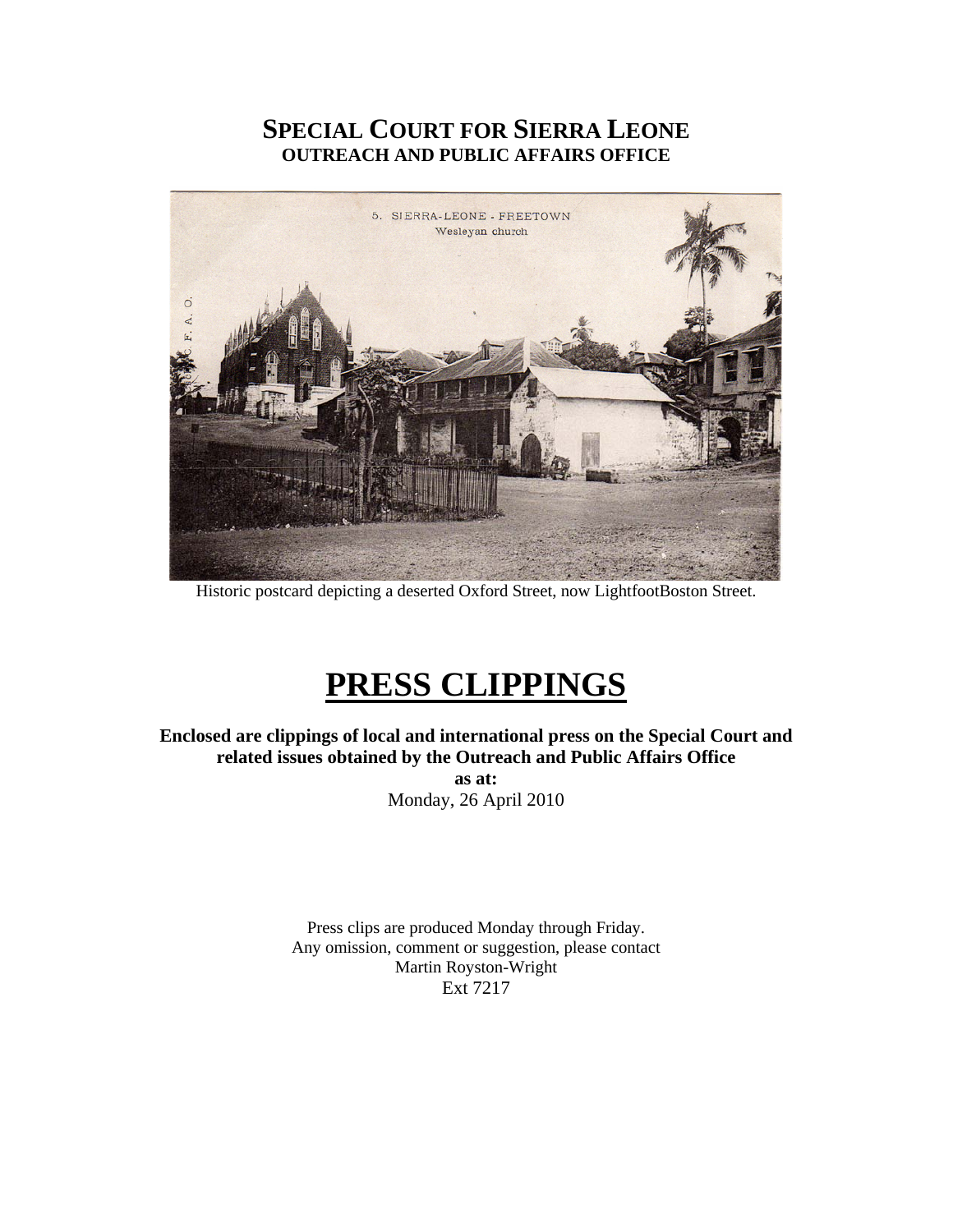| <b>International News</b>                                                 |             |
|---------------------------------------------------------------------------|-------------|
| Charles Taylor Did Not Give Arms TO RUF To Attack/ Charlestaylortrial.org | Pages 3-4   |
| Witness Never Saw Charles Taylor/ Charlestaylortrial.org                  | Pages 5-6   |
| War Reparations Program in Sierra Leone Needs Money / Voice of America    | Page 7      |
| The Model and the Blood Diamond / The Australian                          | Page 8      |
| Liberia Weighing Trials for War Crimes / Reuters                          | Page 9      |
| UNMIL Public Information Office Media Summary / UNMIL                     | Pages 10-15 |
| Guatemala Hands Over Key File in Army Genocide Case / Reuters             | Page 16     |
| French Lawyer Accused of Using Abusive Language / Hirondelle News Agency  | Page 17     |
| Last Surviving US Prosecutor at Nuremberg Trials Dies / Reuters           | Page 18     |
|                                                                           |             |

2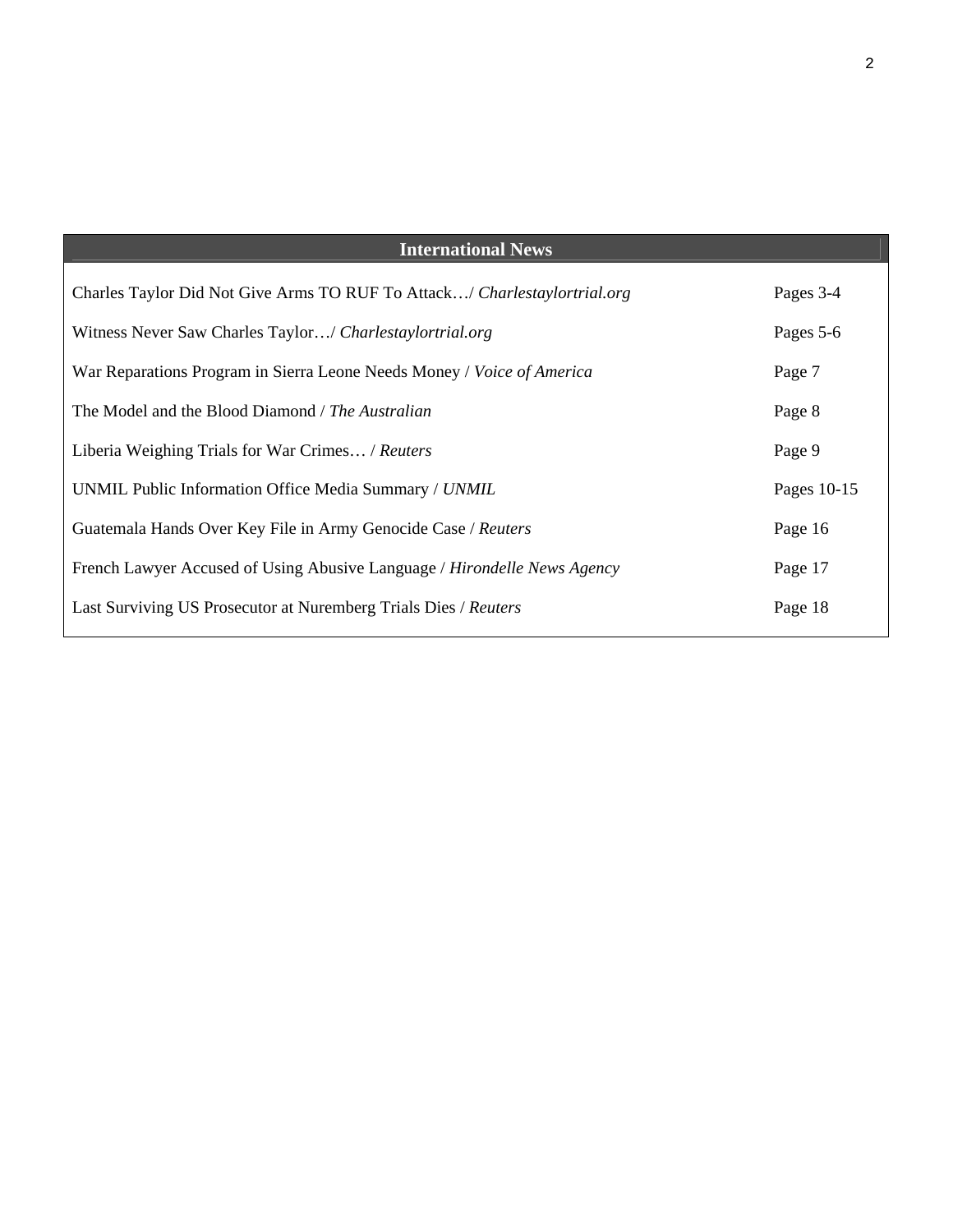# Charlestaylortrial.org Friday, 23 April 2010

### **Charles Taylor Did Not Give Arms TO RUF To Attack The Diamond Town Of Kono; Never Heard Of RUF Diamonds Taken To Charles Taylor, Witness Says**

### By Alpha Sesay

Charles Taylor did not provide arms and ammunition to Sierra Leonean rebels to attack Sierra Leone's diamond rich town of Kono — and diamonds mined by the rebels were not taken to the former Liberian president, Mr. Taylor's defense witness told Special Court for Sierra Leone judges today in The Hague.

Martin Flomo George, a Liberian national and former member of Sierra Leone's Revolutionary United Front (RUF) rebel group, refuted prosecution claims that the former Liberian president gave weapons to the RUF, instructed the group's senior commander, Sam Bockarie, to attack the diamond-rich town of Kono in 1998, and then received the diamonds mined from the town. Mr. Taylor has dismissed the allegations as false.

Mr. Taylor's defense counsel, Morris Anyah, asked the witness today whether Mr. Bockarie had said "anything about receiving instructions from Charles Taylor to attack Kono."

"Sam Bockarie never told us anything in relation to Charles Taylor," Mr. George responded.

The witness added that Mr. Bockarie never told them about receiving arms and ammunition from Mr. Taylor for the recapture of Kono, as alleged by prosecutors.

"Charles Taylor had his own problems to solve. He never told us anything about Charles Taylor giving us ammunition or sending us ammunition to recapture. No," Mr. George said.

Asked what be meant by "Charles Taylor had his own problems," the witness explained:

"What I mean about Charles Taylor having his own problem, he was elected in Liberia in 1997, he as not fighting, there was no war going on in 1997. How could he have given us instruction? How could he have given us ammunition? That's what I'm saying."

The witness added that the arms and ammunition used by the RUF to attack Kono in 1998 were bought from the United Liberation Movement for Democracy in Liberia (ULIMO) rebels, a rival rebel group to Mr. Taylor's National Patriotic Front of Liberia (NPFL) rebel group. Mr. George said that shortly before the attack on Kono in 1998, ULIMO commander, Abu Keita, delivered boxes of ammunition Mr. Bockarie, who was at the time based in Sierra Leone's eastern town of Buedu in the Kailahun District. The witness's account about ULIMO selling arms and ammunition to the RUF corroborates an account given by a previous defense witness on the same subject.

Also in his testimony today, Mr. George denied prosecution claims that diamonds mined by the RUF were taken to Mr. Taylor in Liberia. The witness said that he never heard of diamonds being taken to Liberia. As far as he knew, Mr. George said, all diamonds mined by the RUF were given to RUF commander, Issa Sesay, who in turn took them to Mr. Bockarie. Prosecutors claim that when Mr. Bockarie received the diamonds from Mr. Sesay, he handed them to either Mr. Taylor or his former Director of Special Security Services (SSS) Benjamin Yeaten in Liberia. Mr. Anyah sought to clarify this issue with the witness today.

"Were diamonds mined in Kono by the RUF sent to former Special Security Director Benjamin Yeaten in Liberia?" Mr. Anyah asked the witness.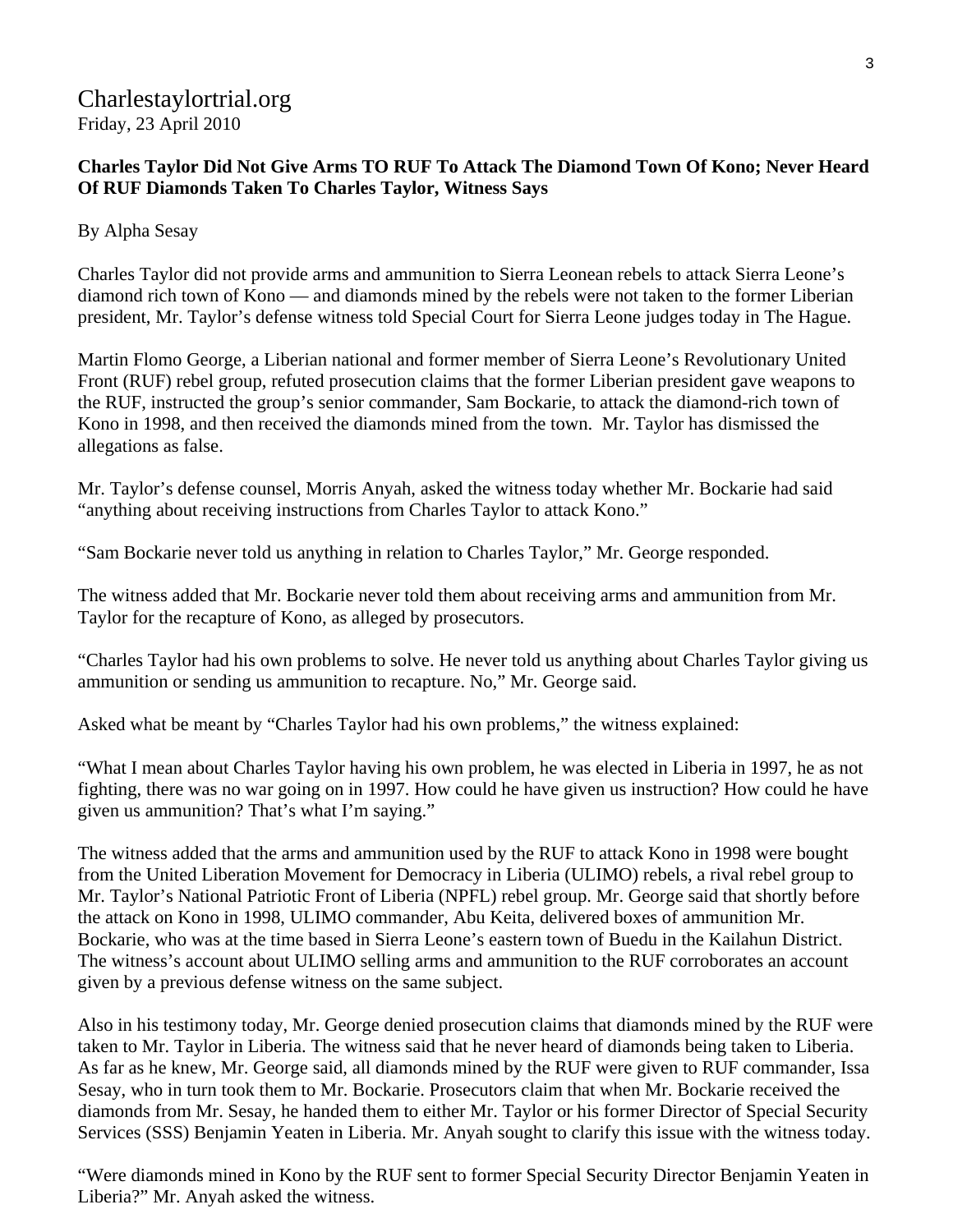"All I know, all diamonds were given to Issa and from Issa to Sam Bockarie. But I never heard that a particular set of diamonds packed were sent for that particular person whose name you are calling," the witness responded.

"How about Charles Taylor? Did you ever hear someone say diamonds that were recovered by the RUF in Kono, when you were Brigade Commander there, were being sent to Charles Taylor in Liberia?" Mr. Anyah asked.

"Never," the witness responded.

"Nobody ever told me that they were taking diamonds to Charles Taylor for arms or ammunition or food or what have you. All I knew was that I was focused on my frontline and the miners were focused on their mining. I did not have anything to do with the mining activities. I only had business with my frontline," Mr. George said.

Since the start of his defense, Mr. Taylor has had both Sierra Leonean and Liberian nationals testify on his behalf. Mr. George is the ninth defense witness who has testified for Mr. Taylor.

Mr. George's testimony continues on Monday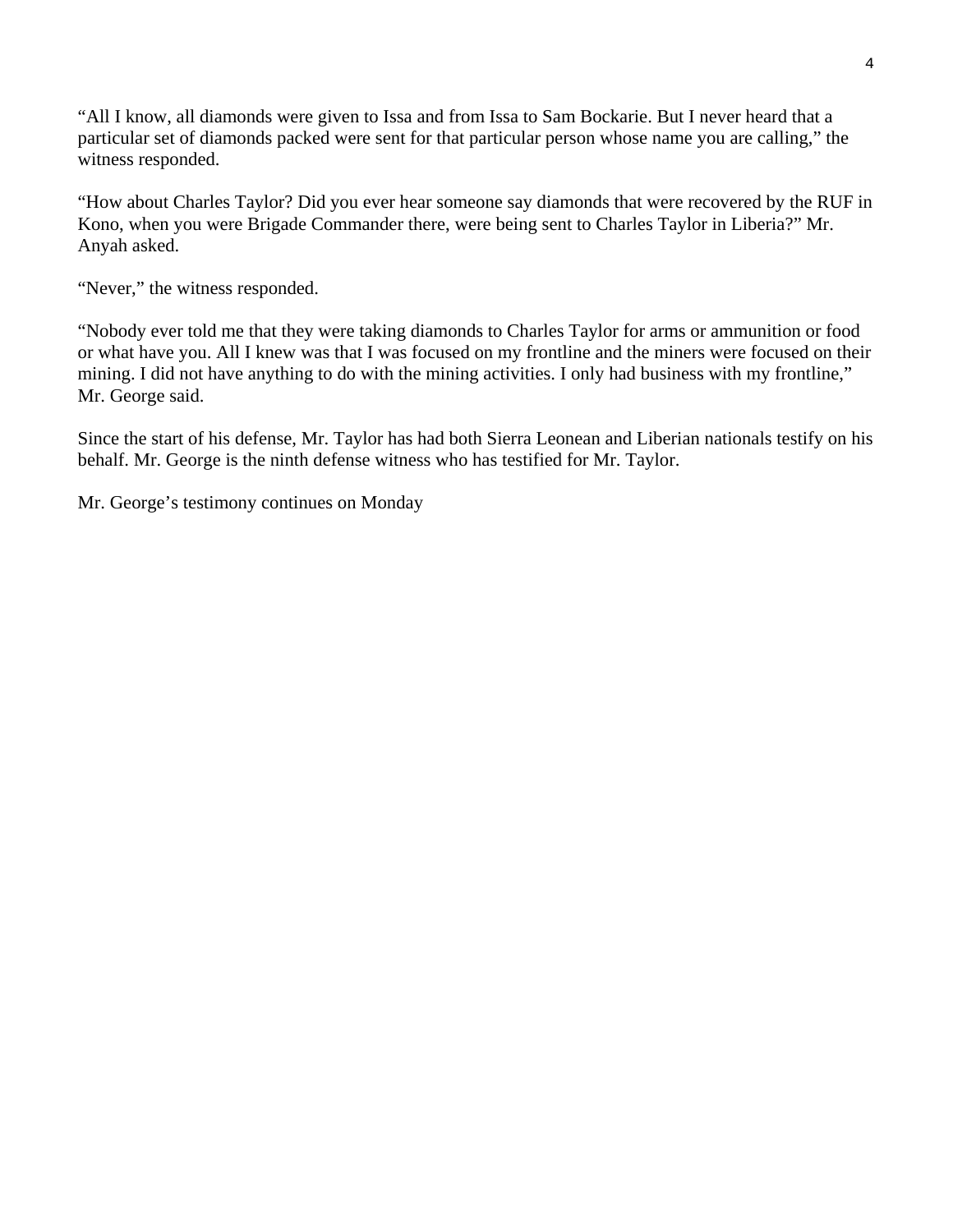# CharlesTaylorTrial.org (The Hague) Thursday, 22 April 2010

# **Liberia: Witness Never Saw Charles Taylor Or NPFL Commanders While RUF Trained At Camp Nama In Liberia**

### Alpha Sesay

Neither Charles Taylor, nor any member of his Liberian rebel group, ever visited the base where Sierra Leonean rebel forces underwent training in Liberia, a defense witness for Mr. Taylor told Special Court for Sierra Leone judges today in The Hague.

Former Liberian president, Charles Taylor, is on trial for allegedly supporting Sierra Leonean rebels during the country's brutal 11-year war as they raped, mutilated and killed civilians while benefitting from the country's diamond wealth. Prosecutors say that Mr. Taylor gave the rebel group weapons in exchange for blood diamonds, and either controlled, or jointly planned, the rebels' atrocities in his neighboring country. Mr. Taylor has denied all 11 charges against him of war crimes, crimes against humanity and other serious violations of international law. His defense case started in July 2009 with Mr. Taylor on the stand, and since February 2010, witnesses have come forward in his defense.

### **Special Court for Sierra Leone**

Martin Flomo George, a Liberian national, today told the court about how the Sierra Leonean rebel group – the Revolutionary United Front (RUF) — underwent training at Camp Nama in Liberia before they invaded Sierra Leone in 1991. Mr. George – who said he was a member of the RUF throughout Sierra Leone's war between 1991-2002 – said he was approached by RUF leader, Foday Sankoh, to join the rebel group in 1991. Based in the Liberian town of Gbarngha at the time, Mr. George said he willingly joined the group once Mr. Sankoh told him that a liberation struggle in Sierra Leone needed the witness' help. (Gbarngha served as the headquarter town for Mr. Taylor's National Patriotic Front of Liberia (NPFL) and Camp Nama was within NPFL controlled territory within this time in the early 1990s).

Mr. George said he was taken to the RUF training base at Camp Nama, where he met other Liberians and Sierra Leoneans also undergoing revolutionary training. This did not mean that Mr. Taylor and his NPFL rebels supported the RUF rebels during their training at Camp Nama, however, Mr. George said. Instead, the portion of Camp Nama where RUF rebels were trained — called "Crab Hole" — was cut off from other groups there. Mr. George said he never saw Mr. Taylor at Camp Nama, corroborating a previous defense witness' testimony about "Crab Hole".

As Mr. Taylor's defense counsel, Morris Anyah, asked him whether he ever saw or heard of Mr. Taylor being at Camp Nama, the witness said that "I never saw him there, not a day did I see him on that base."

"When I was training at Camp Nama under the RUF, I never heard about Charles Taylor in Camp Nama," the witness added.

Prosecutors have alleged – backed up by prosecution witnesses – that Mr. Taylor provided support for the RUF during their training at Camp Nama and that RUF leader, Foday Sankoh, held meetings with Mr. Taylor and other NPFL commanders at the camp during this period. Mr. Taylor has dismissed this assertion as false. In his testimony today, the Mr. George sided with Mr. Taylor's account.

Asked by Mr. Anyah whether he ever saw or heard of Mr. Sankoh meeting with any NPFL commanders while at Camp Nama, Mr. George said no.

"I never heard about that and I never saw it," the witness said.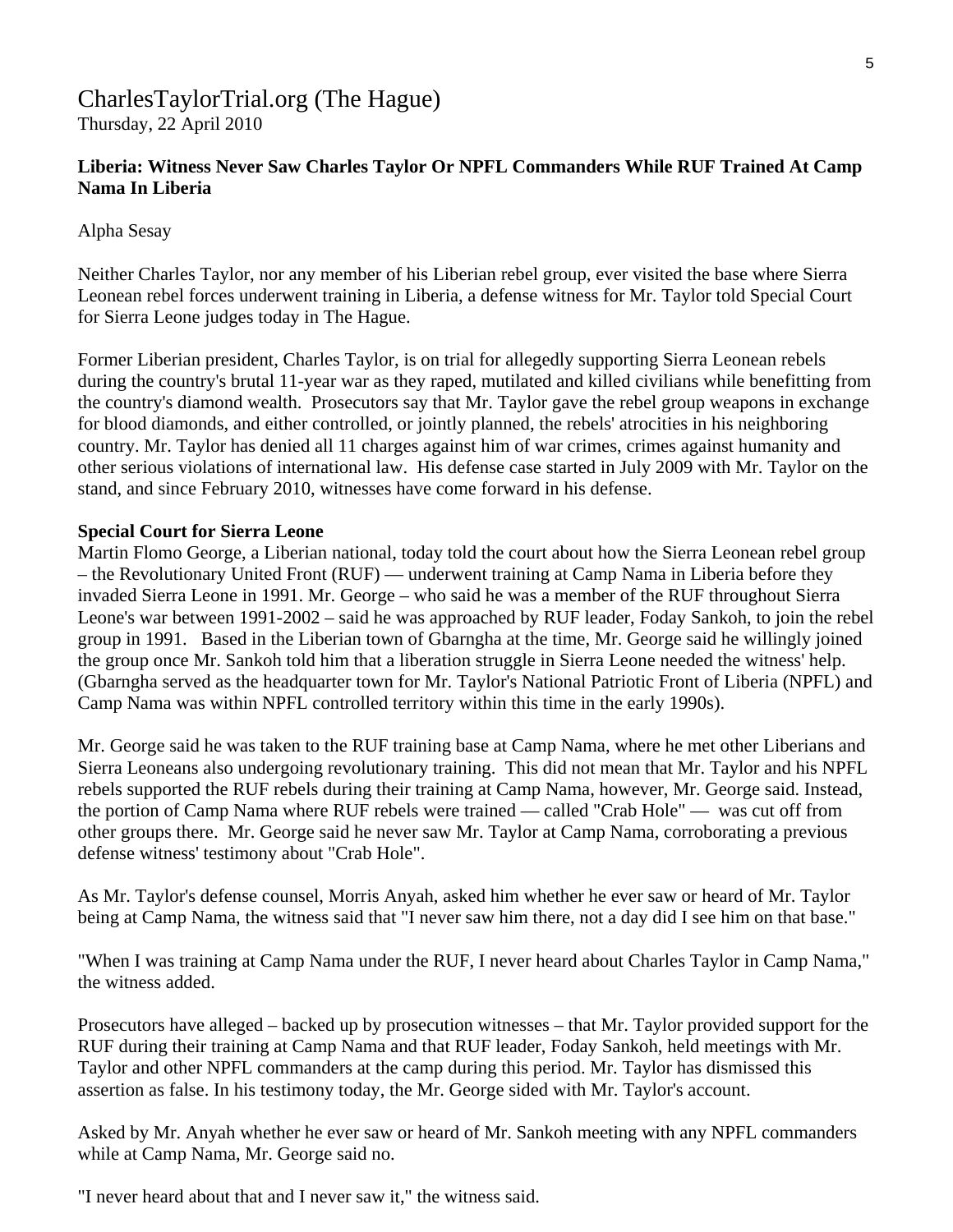In his testimony yesterday, however, Mr. George said that while the RUF underwent training at a particular section of Camp Nama — which he said was a big military barracks — an NPFL artillery unit was also undergoing training at another section of the camp. He did not say that the two groups interacted with each other.

Also in his testimony today, Mr. George said that when RUF rebels completed their training at Camp Nama in 1991, they did not have any weapons to attack Sierra Leone. He said that as they advanced to enter Sierra Leone, they came across a bundle of arms and ammunition at the Liberian border with Sierra Leone. These weapons, the witness said, were used to attack Sierra Leone. He said they did not know who put the weapons there.

The witness drew a harsh response from the presiding judge of the Chamber, Justice Sebutinde, for the manner in which he responded to her question asking him to clarify his statement about the weapons found by the RUF.

"What should I say? Should I say they were wasting there?" the witness responded in a harsh tone.

This response did not go down well with Justice Sebutinde.

"Mr. Witness, I don't like your attitude when you are answering questions," Justice Sebutinde said.

"Nobody in this court was there. You are here to give evidence and to help us understand what went on for the purposes of a very serious trial. Now kindly cooperate with your lawyer in answering and making yourself understood. If you use words that we can't understand, we ask for your clarification. I don't know with whom you are losing your temper," Justice Sebutine told the witness.

"Check your attitude and be courteous to everybody, as we are trying to be courteous to you," she added.

The witness apologized and thanked the Justice Sebutinde for her caution.

Mr. George's testimony continues tomorrow.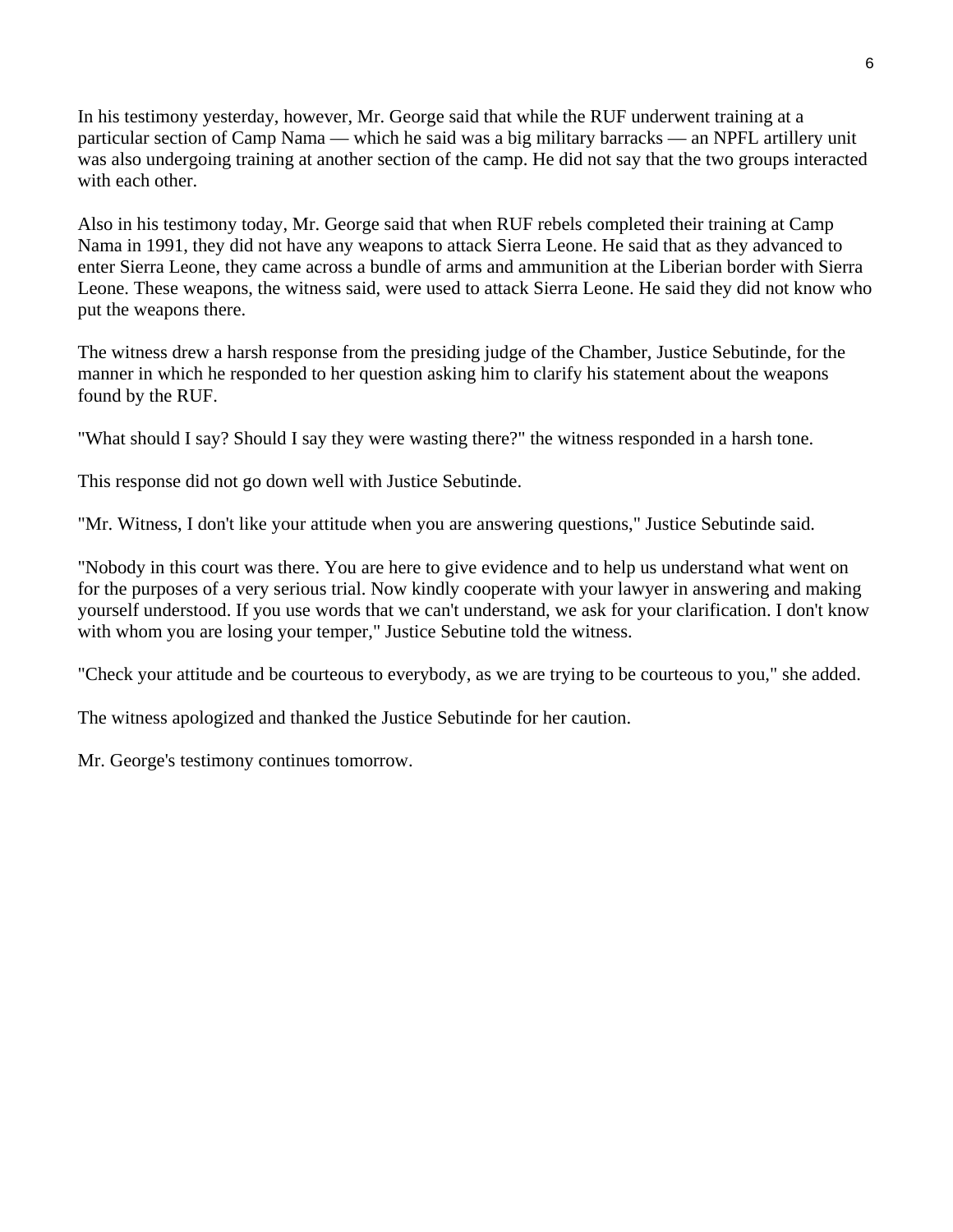Voice of America Saturday, 24 April 2010

### **War Reparations Program in Sierra Leone Needs Money**

Lisa Schlein

A boy passes in front of a sign illustrating the reasons behind the creation of a Truth and Reconciliation Commission for Liberia, outside the commission headquarters in the capital, Monrovia, 30 May 2007 An official with the Sierra Leone Truth and Reconciliation Commission says reparations have been paid to about 20,000 victims of the country's long-running civil war. She says the Commission would like to extend this program to a further 12,000 victims, but lacks the funds needed to provide cash grants and skills training to these people.

Tens of thousands of people suffered horrific abuse during Sierra Leone's 11-year civil war, which ended in 2002. Two years later, Sierra Leone's Truth and Reconciliation Commission set up a reparations program to redress some of the worst consequences of the war.

Field Supervisor for the reparations program in Sierra Leone, Hawa Sese, says women were hardest hit by the war.

She tells VOA women were raped, used as sex slaves, their husbands and children were killed. She says the torment many women experienced during the war continues to this day.

"It is difficult for these women because most of these women who were sexually abused, some of them were not accepted back into their communities," said Sese. "When a woman is being raped they are ostracized by their community, the stigmatization. Some of these women have been living-even if there is no more war-they have been living in a war situation because they have war in their own minds, within themselves."

Sese says many women are forced into prostitution to care for their families. She says many survive by begging on the street.

In recognition of the many problems confronting women, Sese says the war reparations program is specifically tailored to meet the pressing needs of victims of sexual violence.

She says more than 60 percent of those registered in the program are women. "It is timely because the women are really suffering in Sierra Leone and they need an extra hand," said Sese. "They need to be trained. They need to be given capacity so that they can restore their dignity once more and they need to be trained in livelihood skills so that they can be able to take care of their homes even if there is no husband."

The Geneva-based International Organization for Migration (IOM) is providing technical assistance to Sierra Leone's reparations program for victims of sexual violence. Hawa Sese was in Geneva to confer with officials from IOM about their joint activities.

The German government, the U.N. Peace Building Fund and U.N. Trust Fund to End Violence against women are providing money for the Sierra Leone Reparations Program. Despite this, IOM says \$8 million is urgently needed to continue vital assistance to all victims of Sierra Leone's brutal and long civil war.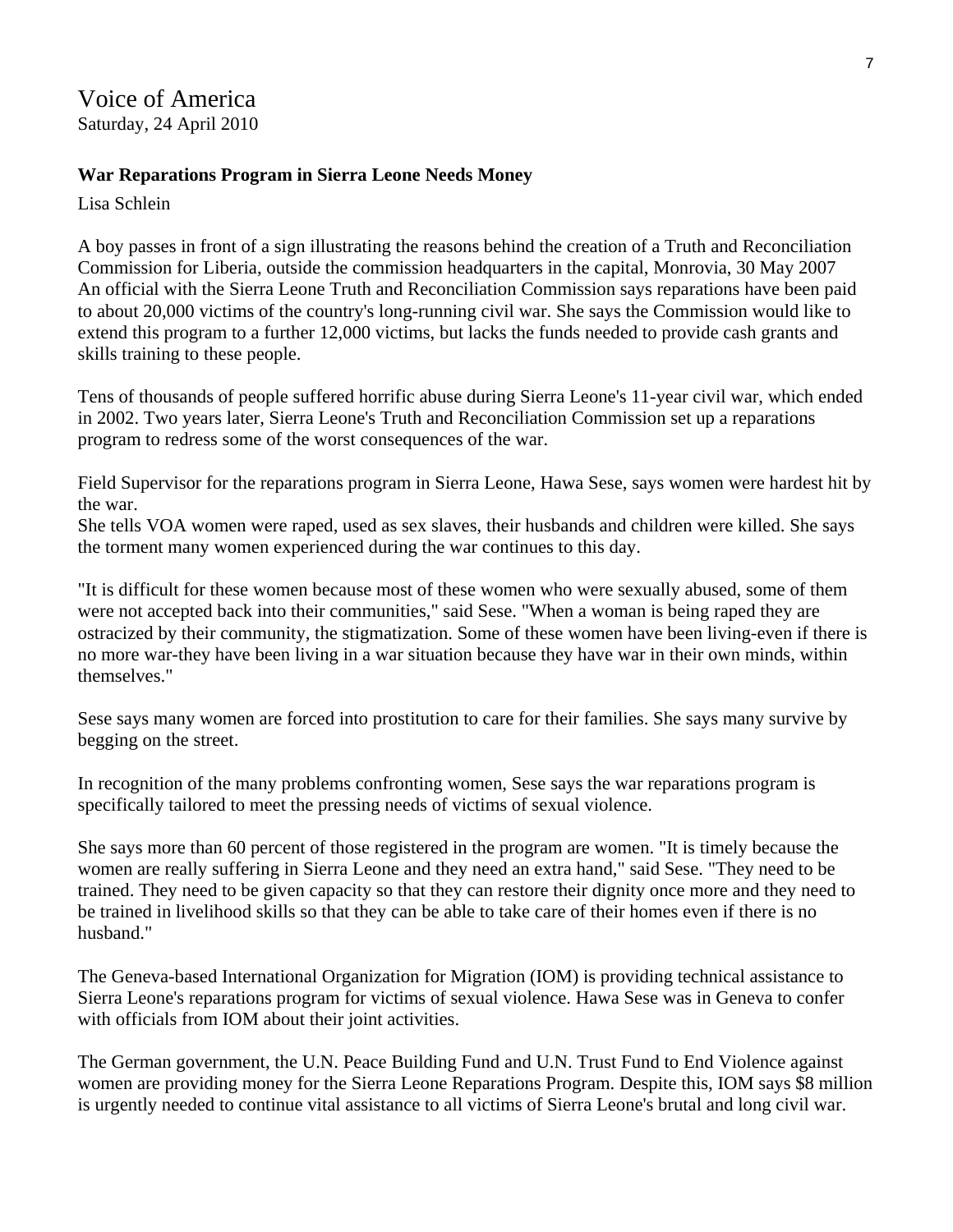# The Australian Monday, 26 April 2010

### **The model and the blood diamond**

THE curious tale of the diamond that arrived in the night has returned to haunt supermodel Naomi Campbell, who is entangled in a web of allegations against Charles Taylor, the former Liberian president on trial at The Hague for crimes against humanity.

Despite denials from Taylor and Campbell that any diamond changed hands between them, the US ABC television network broadcast an interview with Mia Farrow, the American actress turned political activist, who contradicted the supermodel's recollection of events.

The two celebrities were visiting South Africa as guests of Nelson Mandela in 1997. Prosecutors at the Special Court for Sierra Leone in The Hague have claimed that Taylor was also in South Africa to buy weapons with so-called "blood diamonds" looted from Sierra Leone mines.

Farrow has told prosecutors of an unusual conversation she had with Campbell at breakfast in Cape Town. "She said during the night some men had knocked on her door and she, half asleep, had opened the door and it was representatives of President Charles Taylor and they had given her a huge diamond," Farrow said.

Taylor has dismissed accounts of the incident as "totally incorrect" and described as nonsense allegations he kept a pile of rough diamonds in a mayonnaise jar.

When the ABC attempted to question the British model during a visit to New York, Campbell replied: "I didn't receive a diamond and I'm not going to speak about that."

Yet Farrow insists her account is accurate.

"You don't forget when a girlfriend tells you she was given a huge diamond in the middle of the night," she said. Farrow has become a defender of Africans caught up in regional conflicts and believes Campbell should testify about her experience to help prosecutors link Taylor to the illegal diamond trade.

The actress recalled that Campbell told her she was going to give the diamond to Mandela's children's charities. According to ABC, the charity received large cash sums from Campbell in successive years, but it has no record of a donated diamond.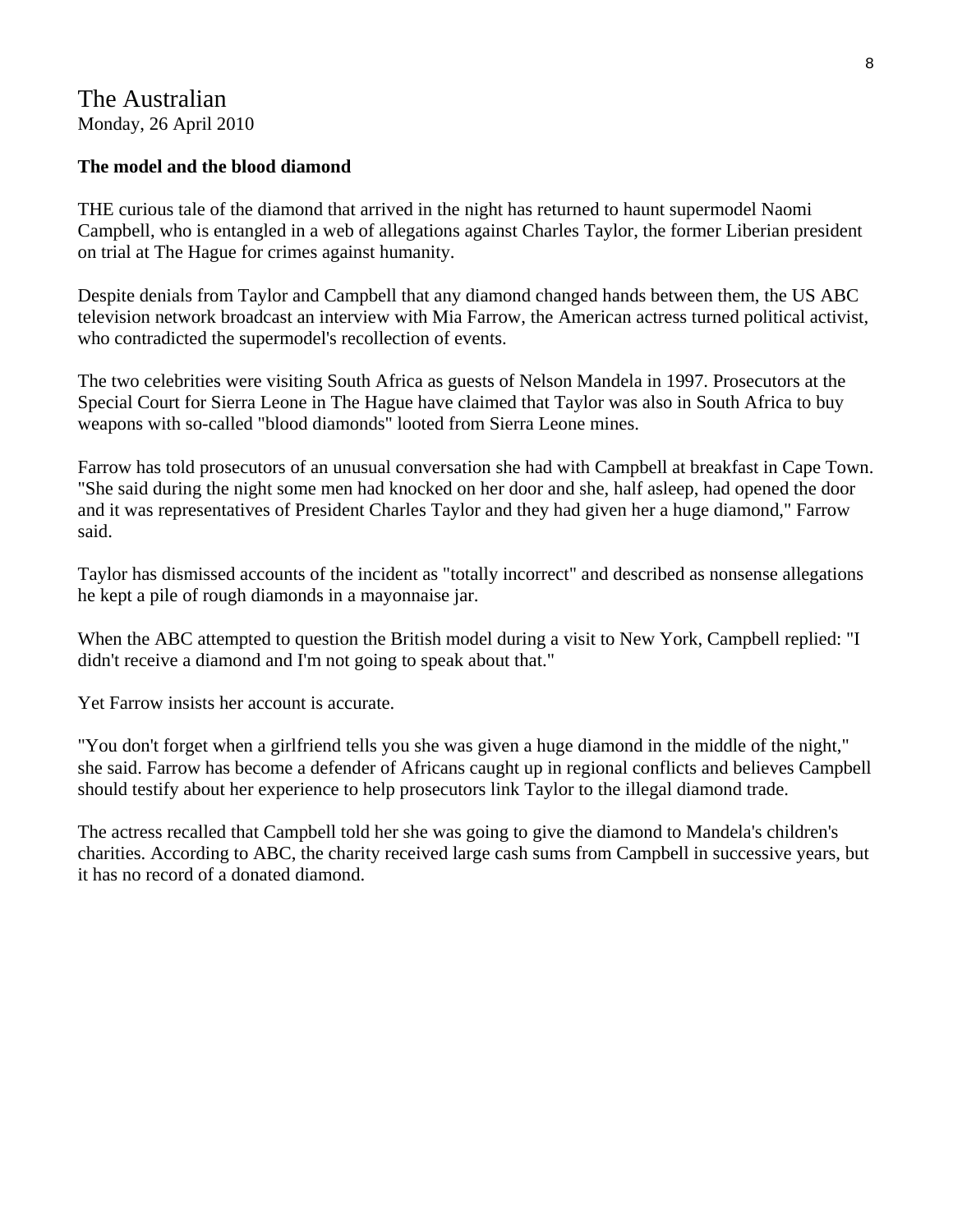# Reuters Sunday, 25 April 2010

### **Liberia weighing trials for war crimes: minister**

By Tim Cocks

MONROVIA (Reuters) - Liberia is considering trying perpetrators of the worst crimes committed during its 1989- 2003 civil war, in which child soldiers were recruited, women raped and thousands killed, the justice minister said.

Justice Minister Christiana Tah told Reuters a committee had been set up to review a report by the Truth and Reconciliation Commission (TRC) detailing evidence of atrocities and that it would advise on whether prosecutions should go ahead.

Africa's oldest independent republic is still recovering from the war that left it in ruins.

But unlike neighboring Sierra Leone, which swiftly set up an international tribunal to try war criminals in its closely intertwined conflict, Liberia chose to rebuild first. The twin conflicts killed about a quarter of a million people.

Trials could upset a delicate power balance in a nation that has maintained peace partly by co-opting former combatants.

Some former warlords named in the TRC report have seats in the Senate. Former Liberian president Charles Taylor is being tried for war crimes in The Hague, but only for his alleged involvement in Sierra Leone's war.

"The president set up a committee that includes myself and the head of law reform, because we want accountability. This is not over," Tah said in a weekend interview. "We'll review the report and advise the government on the way forward."

But Tah said no decision had yet been made on the issue.

"For those who committed the most serious atrocities they are recommending prosecution. That's one of the questions we have to examine. We'll try to do that as quickly as possible."

The TRC was established in 2005 to investigate war crimes.

Its report caused a storm when it was released last year for recommending that President Ellen Johnson-Sirleaf be banned from public office for 30 years for backing Taylor's rebellion. The incumbent admits she provided Taylor with money but says she was misled.

Many Liberians doubt Sirleaf, who plans to run for a second term next year, can selectively back the TRC's recommendations for trials while ignoring its demand that that she leave office.

"To all intents and purposes this TRC report is dead," said Israel Akinsanya, chairman of the opposition Liberty Party.

"Nobody's going to touch it if she doesn't touch it. How will she prosecute without enforcing the full recommendations?"

TRC president Jerome Verdier told Reuters even if the move toward trials went ahead it would be a drawn out process.

"It would take the next ten years to put all the resources in place to do prosecutions," he said.

"But this is something we cannot escape from. We cannot claim to have ended the conflict in the absence of justice."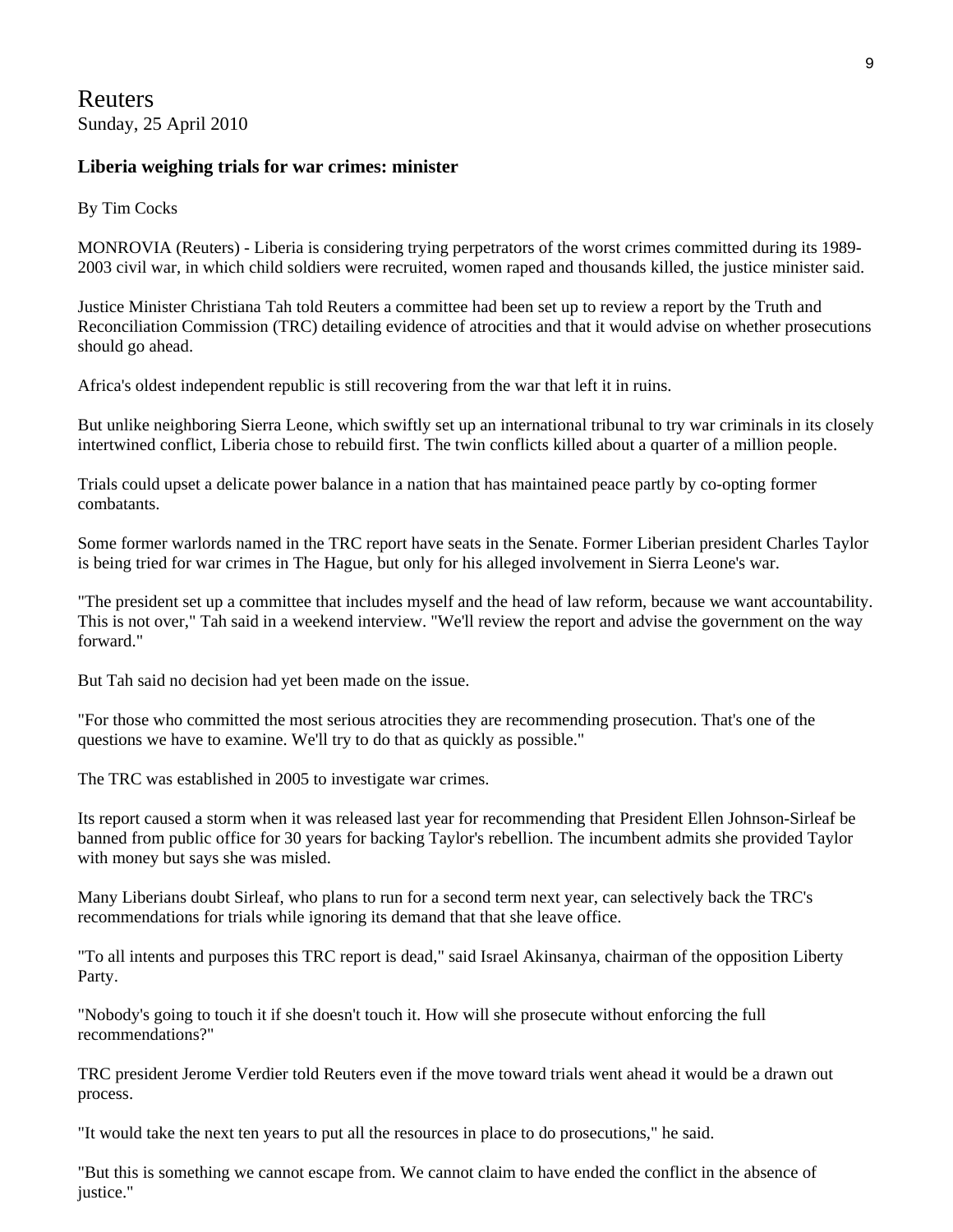

United Nations Mission in Liberia (UNMIL)

# **UNMIL Public Information Office Media Summary 23 April 2010**

*[The media summaries and press clips do not necessarily represent the views of UNMIL.]* 

# **UN News in Liberia**

*UNMIL and related UN agencies were not reported in the media today.* 

### **Local News on Liberian issues**

### **GOL, China Sign US\$8.8M Contracts… Launch Bong Mines Project**

[Front Page Africa, Heritage, New Vision, The Inquirer]

- China has provided a little over US\$8.8 million to the Liberian government as gratuitous assistance of its confirmation to its commitment to Liberia's developmental agenda.
- Thursday's evening representatives of both governments witnessed the signing ceremonies of six contracts being entered into that would help boost Liberia's social and developmental drive.
- The contracts include the agreement on economic and technical cooperation; exchange of letter-zero tariff treatment with import duties of 60 percent of commodities originated from Liberia to China being totally exempted; and exchange of letter-technical cooperation project with the Liberia Broadcasting System.
- Other agreements entered were the exchange of letters for the provision of about US\$1.4 million for additional medical materials for the Tappita Hospital to support the operation of the hospital in Nimba County; exchange of letter-provision of medical equipment to the China-Liberia Malaria Prevention and Treatment Centre by the Chinese government and exchange of letter-provision of about US\$225,000 to malaria medicines to the Liberian government.
- Additionally, the China Union (Liberia) Bong Mines Project was launched with remarks from the Liberia's Lands, Mines and Energy Minister Eugene Shannon, Vice Governor of the China Development Bank, Li Jiping and Vice President of Wuhan Iron and Steel Group Corporation Peng Chen.
- The head of the Chinese delegation Deputy Minister of Commerce Fu Ziying said the signing of the agreements prove the long standing bilateral relations of both countries.

### **House Still Undecided Over Passage Of Threshold Bill**

[New Democrat, The News, Heritage, The Inquirer, Liberia Journal, National Chronicle, Daily Observer]

- Normal session at the House of Representatives Thursday ended in chaos due to protest from a group of lawmakers.
- The protesting lawmakers disrupted the session on grounds that the controversial threshold bill be passed finally.
- The lawmakers led by Representatives Byron Browne and George Mulbah of Grand Bassa and Bong Counties respectively insisted that without a debate and final passage of the threshold bill there would be no peaceful session at the House any longer.
- The protest was backed by a group of lawmakers from Grand Bassa, Nimba and Montserrado.
- However, lawmakers Kai Farley, James Biney, Kettehkumuehn Murray of Grand Gedeh, Maryland and Montserrado Counties respectively frowned on the action of their colleagues contending that it was improper for a group of lawmakers to hijack the floor of the House in such a noisy fashion.
- Amidst the chaos, Speaker Alex Tyler forced the House into a closed-door session.
- It was later announced that no agreement was reached on the passage of the threshold bill but a final decision would be taken next week.

### **GAC Surprised Over President Sirleaf's Office**

[Public Agenda, The Analyst, New Democrat, New Vision]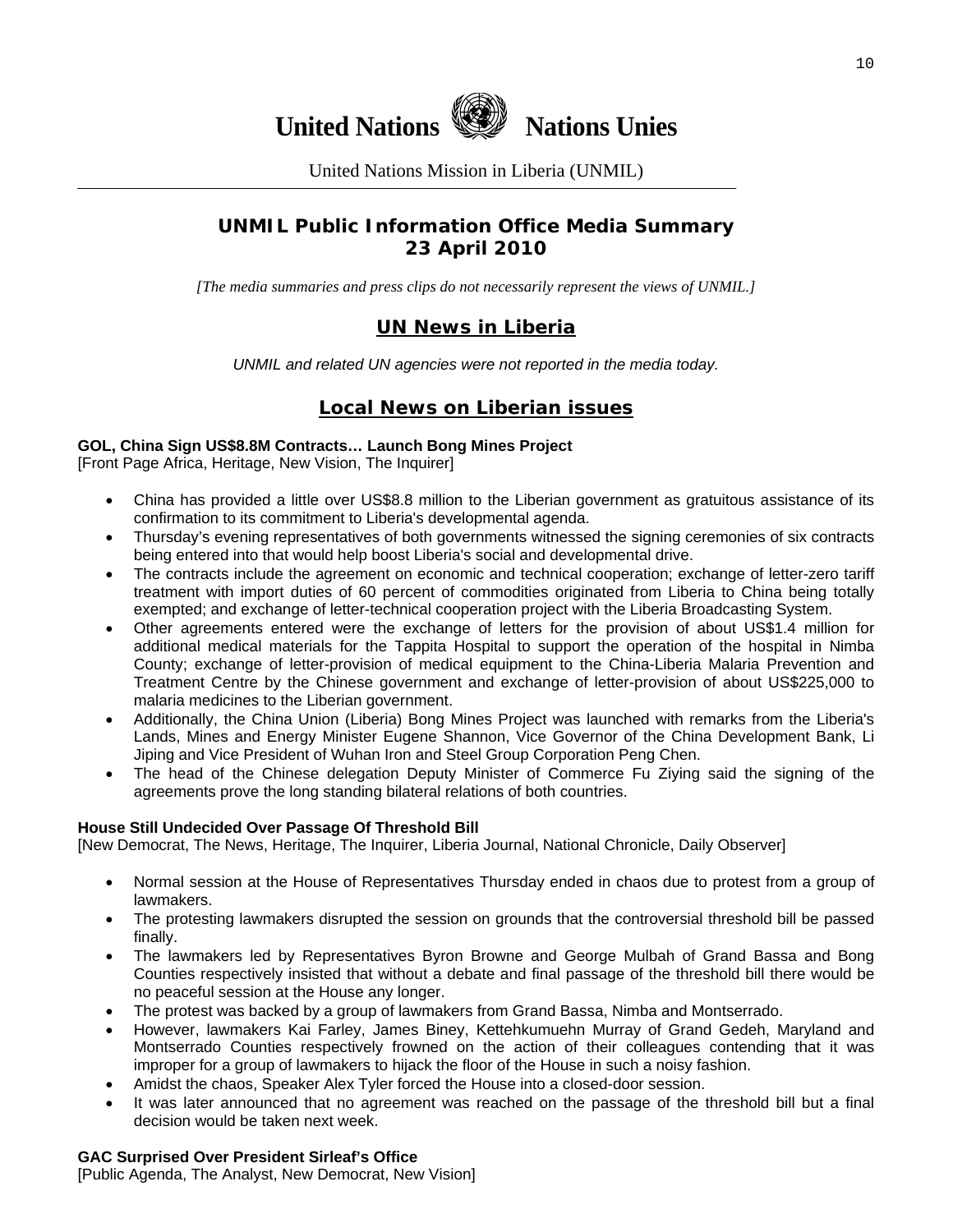- The General Auditing Commission (GAC) says while it thanks President Ellen Johnson Sirleaf, the National Legislature, the Liberian people and the international partners, media and civil society organizations for their continued support to the Commission, it is troubled by reports that the President does not receive the reports before they get into the media.
- The GAC says it is surprised because, normally, GAC often officially submits audit reports to the Office of the President a week, or sometimes a month, before they are submitted to the National Legislature and the public.
- From time to time, Auditor General John Morlu makes it a habit to discuss the progress of audit reports with the President, as in the case with the recent five HIPC audits when he met with the President on the Monday of the President departure for Brazil.
- The NASSCORP report was also discussed with the President and a team of GAC auditors.
- GAC often goes the extra mile to ensure that all, particularly the President, are informed of the final reports.
- Mr. Morlu said he is gravely troubled that audit reports from the GAC do not at times immediately reach the President's desk or don't reach her at all, as indicative by the revelation that the President has not received the HIPC audits reports and Ministry of Education payroll verification audit plus many more audits reports when in fact these reports were duly submitted to the Executive Mansion and signed for.

### **Auditor General Bashes Finance Minister, Accuses Him Of Illegally Using Predecessor's Signature For Six Months**

[Parrot]

- The Auditor General of Liberia, John Morlu has described Finance Minister Augustine Ngafuan as young and inexperienced and further accused him of illegally using the signature of his immediate predecessor, Dr. Antoinette Sayeh for six months from July 2008 to December 2008.
- Mr. Morlu noted that after the departure of Dr. Sayeh in July 2008 for the International Monetary Fund (IMF), Mr. Ngafuan embarked on the usage of her signature and the signature of former Assistant Minister Brown on government checks.
- "This is an unfair act to the two former government officials and said such act could be construed as criminal", the Auditor General added.
- He intoned that immediately after the discovery of the illegal act on the part of the Finance Minister, he informed the IMF, the President and Mr. Ngafuan himself asking him to cease from using the signatures since he did not receive an approval from the former Finance Minister and the Assistant Minister.

### **53,000 Persons Living With HIV In Liberia**

[The News]

- Statistics have shown that at least 53,000 persons are living with HIV in Liberia, The President of Light Association, Joejoe Baysah has disclosed.
- According to Mr. Baysah, of the 53,000 affected persons only 2,501 are on treatment while the remaining 50,499 have stayed away for fear of stigma and discrimination.
- He said people have refused to respond top the voluntary HIV test due to lack of education and for fear of the stigma that is associated with being pronounced positive.
- Mr. Baysah spoke Wednesday at a one-day media workshop on HIV and AIDS.

**Star Radio** *(News monitored today at 09:00 am)*

### **Liberia, China Launch China Union US\$2.6 Million Investment**

### **House Still Undecided Over Passage Of Threshold Bill**

*(Also reported Truth FM, Sky FM, and ELBC)*

### **"Liberia Lack Coordinated Clear Policy On Land Ownership", Says Land Commission Boss**

- The Chairman of the Land Commission, Dr. Cecil Brandy says Liberia lacks a clear coordinated policy on land ownership.
- Speaking at a one-day consultative meeting in Kakata, Margibi County Dr. Brandy said land dispute remains a major threat to peace and stability in Liberia.
- The Land Commission Chairman disclosed Margibi is one of the four counties faced with serious land disputes.
- Dr. Brandy however assured his Commission will help to address issues of land ownership in the country over it five-year life span.

### **Confirmation Of LBS Director General-Designate Suffers Setback**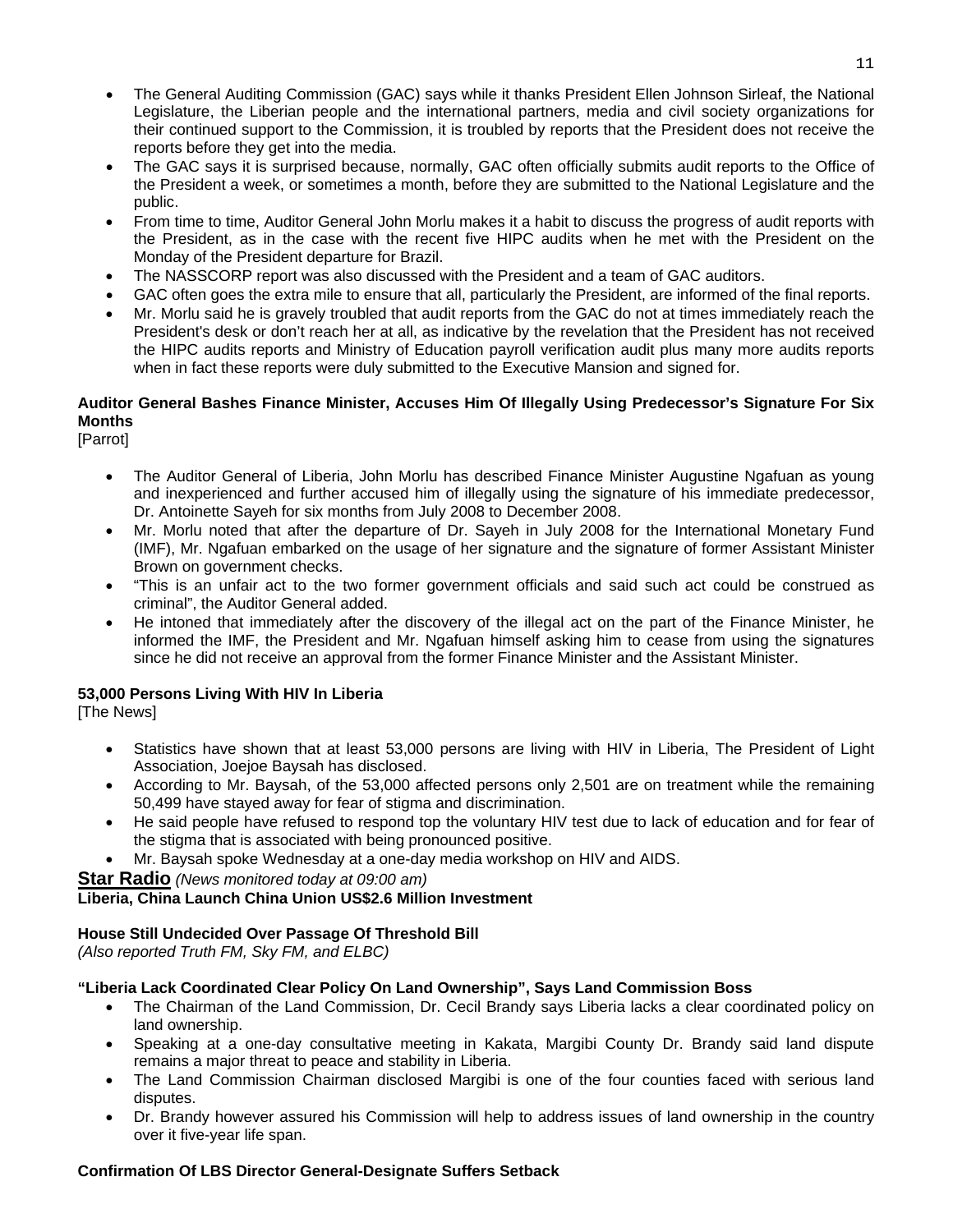- The confirmation of the Liberia Broadcasting System (LBS) Director General-designate Ambrose Nmah has experienced another setback in the Senate.
- It followed the failure of the Senate to take a vote on the motion for reconsideration filed against the rejection of Mr. Nmah.
- The Senate said it could not take a vote on the motion because its session was abruptly adjourned.
- The Senate Presiding Officer said Thursday's session which was held behind closed-doors focused on internal matters of the body.
- Senator Daniel Naatehn said the fate of other nominees including Jerolimek Piah and Isaac Jackson of the Information Ministry could not also be decided.
- It is not clear when the Senate will take a vote on the confirmation of the LBS Director General-designate and the other nominees.
- The confirmation of Mr. Nmah has been marred by controversy after he was initially rejected because of what is thought to be his poor human relations.

*(Also reported Truth FM, Sky FM, and ELBC)*

### **Brother Of Missing Man Declared Wanted**

- Bomi County Attorney Jumah Karnley has declared a brother of the man who disappeared at the Sime Darby hospital wanted.
- Attorney Karnley said Flomo Ganteh is wanted because the crime of kidnapping is spread over him.
- The County Attorney said he has instructed the police in Bomi to go after Flomo Ganteh and ensure he's brought before the law.
- Attorney Karnley also maintained the Sime Darby Company remains legally liable for the disappearance of Amos Ganteh an accident patient entrusted to its hospital.
- According to him, the hospital must be held responsible because the patient was in the protection of the Sime Darby hospital security.

### **LDI Releases Legislative Report Card Today**

- The Liberia Democratic Institute (LDI) says it will release its Legislative report card today in Monrovia.
- LDI Executive Director Dan Saryee said the Legislative report card would cover the first quarter of plenary functions this year and would highlight the three major functions of a Legislator including representation, lawmaking and oversight.
- Mr. Saryee assured the LDI would maintain a high degree of objectivity in the release of its Legislative report card.
- The LDI boss said the Legislative report is intended to support the spirit of Liberia's fledging democracy and will not be unnecessary critical of lawmakers.
- Mr. Saryee said given the critical role of the Legislature in the advancement of democracy, it was important for people to know the function of lawmakers.

### **Former PUL President Reject President Sirleaf's US\$100,000 Inquiry**

- Former Press Union of Liberia President George Barpeen has rejected President Ellen Johnson Sirleaf's inquiry about the whereabouts of the US\$100,000 she gave the Union for its headquarters project.
- Mr. Barpeen described the inquiry as an attempt to drive the media's attention from corruption in government.
- The former PUL boss believes the President's action during her press conference was meant to weaken the media which has been persistent in reporting on corruption in government.
- He also said the President's inquiry is deceitful, claiming she is aware of all that transpired but is trying to identify a corruption partner.
- Mr. Barpeen however failed to give account of the money in question in a release, but encouraged journalists to pursue the truth surrounding the money.

### **Baptist Board Chairman, Others Ordered Arrested**

- The Chairman of the Board of Trustees of the Liberia Baptist Theological Seminary Rev. Dr. Walter Richards has been ordered arrested.
- The Paynesville Magisterial Court ordered Dr. Richards arrested to answer to the crime of Criminal Contempt of Court.
- Also ordered arrested are the President of the Baptist Theological Seminary Rev. Arnold Hill, Board Treasurer Mrs. Olivia Williams and Deacon John Gray.
- The writ of arrest issued by Stipendiary Magistrate Kennedy Peabody, commanded the magistrate police to arrest the living body of the accused party.
- The case in question grew out of an eviction order involving Rev. Dr. Lincoln Brownell and Dr. Walter Richards and party.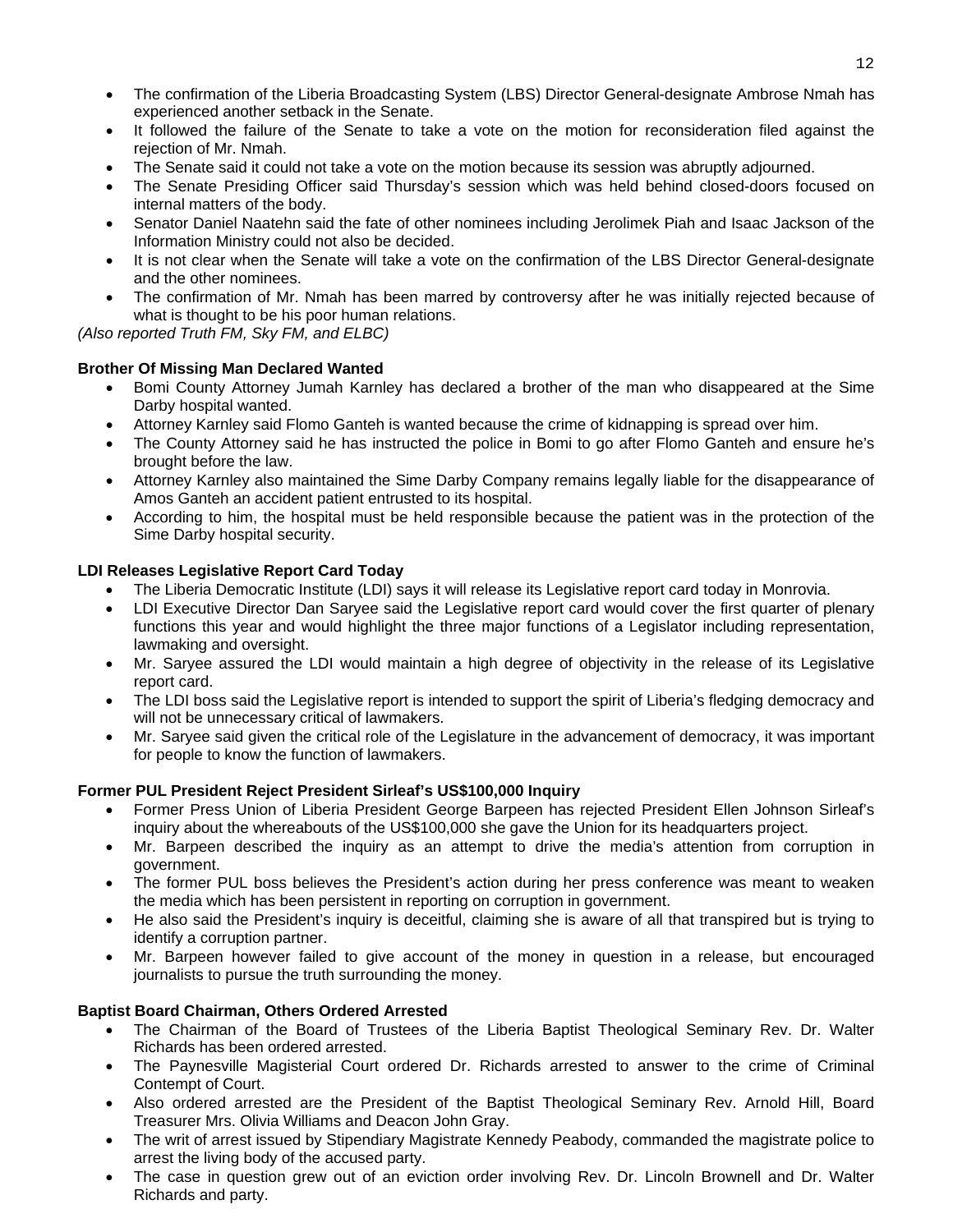- Dr. Brownell claims the Baptist compound was being desecrated with cigarette packs and other ungodly substances scattered in the compound.
- But, Dr. Richards argued that Dr. Brownell was trying to defame their characters by painting a nonexistence picture of the situation.

*(Also reported Truth FM, Sky FM, and ELBC)* 

### **International Clips on Liberia**

#### **Liberia in talks with Brazil's Vale on iron ore**

(Reuters) - Liberia is in talks with Brazil's Vale, the world's top iron ore producer, over a possible concession and expects to make an announcement soon, the investment commission said on Thursday. If it goes ahead, investment commission chairman Richard Tolbert said it would be the sixth major iron ore mining deal awarded to a foreign firm in the past five years, adding to \$10 billion worth of agreements already signed. The deal highlights steps the West African nation has made in restoring stability and attracting investors seeking to tap into vast iron ore reserves in a country that was in a near-permanent state of war between 1989 and 2003. "As a result of our president's visit to Brazil (this month), we could get the world's number one iron ore company here," Tolbert said in an interview in the Liberian capital. "I'm not going to go into details but I'm very happy to see (Vale) come in. There will be an announcement coming soon." China Union snatched up an iron ore concession at the start of last year. A delegation of Chinese officials led by Vice Commerce Minister Fu Ziying officially opened the 25-year Bong mine project late on Thursday.

#### **Venga: GMI Provides Update on GMI's Liberian Gold Mining Operations and the RAM Consulting**

#### **http://www.pr-inside.com/venga-gmi-provides-update-on-gmi-s-r1848740.htm**

Venga Aerospace Systems Inc. announced that the Liberian Ministry of Lands Mines and Energy has confirmed that the Company's mining affiliate, Global Mineral Investments, LLC ("GMI") has recovered a further 19 ounces of gold from GMI's dredging operation on the Dugbe River in Sinoe County, Liberia. This gold recovery took place during 19 operational days between March 1 and March 31, 2010. In an official communique to GMI, Mr. A. Kpandel Fayia, Deputy Minister, Ministry of Lands, Mines and Energy stated, "The recovered gold is a high grade type. Congratulations to Global Minerals on this success story!" "This lower than expected level of recovery is a reflection of the operational challenges, including the unseasonably, adverse weather conditions, which have restricted the number of days that we have actually been operational during the current mining season," stated GMI's president, Jon O'Regan. "While carrying on an active mining operation in the jungles of Liberia will always present logistical and operational obstacles, we are now employing our main dredge in two, 6 hour shifts each day and remain hopeful that with the modest cooperation of the prevailing weather conditions, a much higher rate of gold recovery will be achieved during the balance of this mining season," continued O'Regan.

#### **Naomi Campbell punches camera; denies 'blood-diamond' gift**

#### **http://www.themoneytimes.com/featured/20100423/naomi-campbell-punches-camera-denies-039blooddiamond039-gift-id-10109496.html**

The ill-tempered temptress erupted when the interviewer asked her about reports she received a "blood diamond" as a gift from former Liberian president Charles Taylor. International supermodel Naomi Campbell's anger issues hit the front-page headlines once again. This time, she threw a punch at an ABC News camera when an interviewer asked her about allegations that she had received a "blood diamond" from deposed African despot Charles Taylor. Hot-headed British supermodel is now more famous for her violent behavior than modeling, facing a series of lawsuits and criminal charges by staff members and others who claim they were abused. Campbell flashed another of her infamous outbursts of anger during an interview with ABC News. The ill-tempered temptress erupted when the interviewer asked her about reports that she received a "blood diamond" as a gift from former Liberian president Charles Taylor. "I didn't receive a diamond and I'm not going to speak about that, thank you," she told the reporter. "I'm not here (to talk about) that." The reporter continued to ask Campbell about her refusal to be interviewed by prosecutors in The Hague for the U.N. Special Court for Sierra Leone, which is trying to link Taylor, the former president of Liberia, to the possession of uncut diamonds used to purchase weapons for the bloody massacres over the Liberian border in Sierra Leone between 1997 and 2001.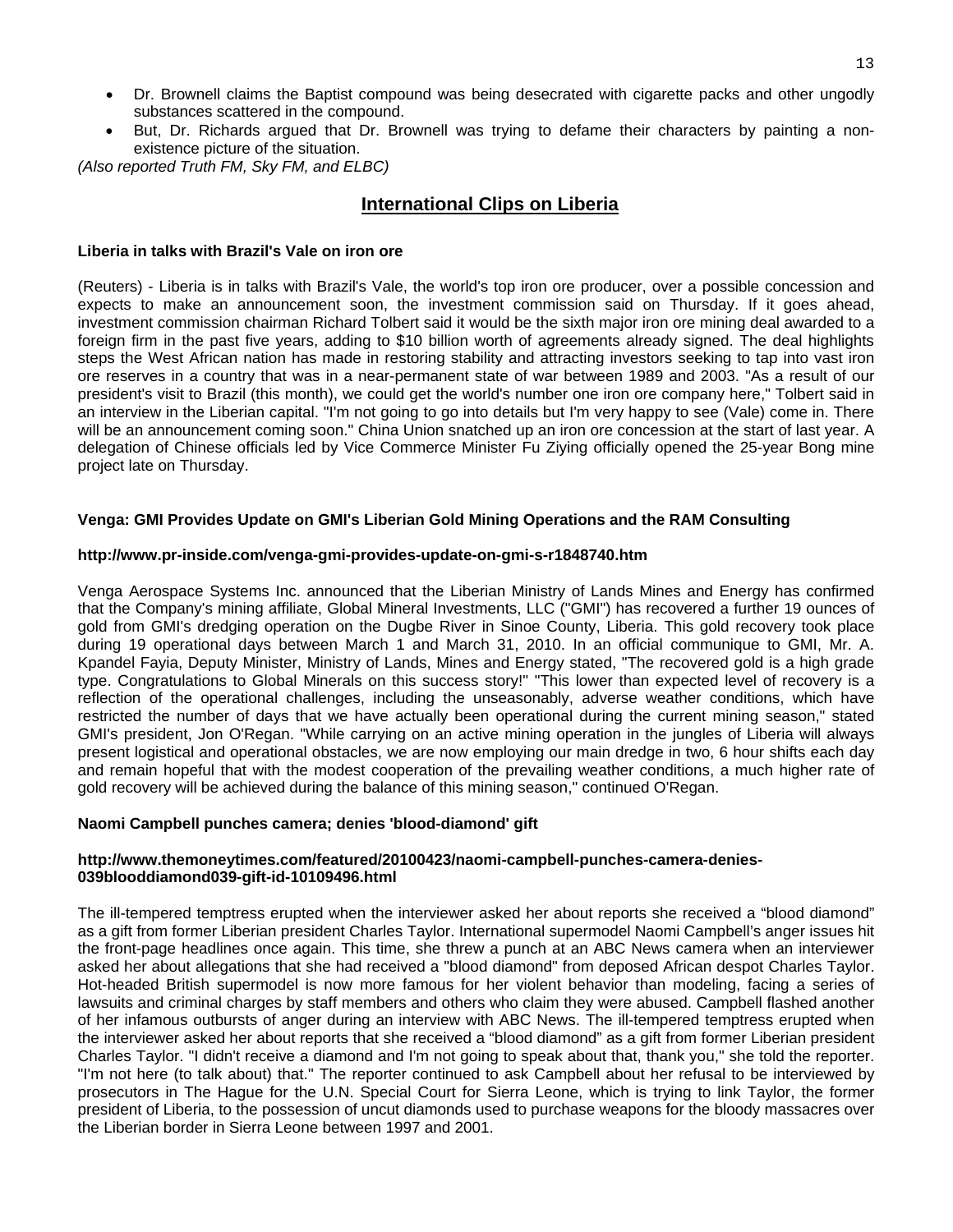#### **Guinea**

#### **Guinea says RUSAL owes over \$860 mln in taxes**

(Reuters) - Guinea's mines minister said on Thursday that RUSAL owes the West African nation at least \$860 million in unpaid taxes. The claim is a result of Guinea's hiring auditing firm Alex Stewart International to inspect the Russian company's operations in Guinea, and follows a conflict over the purchase of a refinery, which Conakry says RUSAL paid too little for. "The firm told us that (RUSAL) owes us at least \$860 million," Mines Minister Mahmoud Thiam told journalists on Thursday. Thiam said that Guinea suspected RUSAL of exaggerating the costs of its operations in Guinea in order to pay lower taxes. RUSAL was not immediately available for comment in Conakry. Mining firms have had a rocky time in Guinea, the world's biggest bauxite exporter, since the December 2008 coup that followed the death of veteran ruler Lansana Conte. A court in Guinea last year ruled that the 2006 sale of the Friguia alumina refinery to RUSAL was unlawful. RUSAL last week said that the court of appeal in Conakry had overruled the decision.

#### **Côte d'Ivoire**

#### **United Nations technical assessment mission enriched by its visit to Côte d'Ivoire, says UNOCI**

(African Press Organization) - The United Nations technical assessment mission returns to New York tonight with a better understanding of everyone's expectations with regard to the place and role of the United Nations Operation in Cote d'Ivoire (UNOCI) within the framework of the search for peace and stability in Côte d'Ivoire, UNOCI's spokesperson Hamadoun Touré said on Thursday. Giving a brief review of the mission's ten-day visit, Mr. Touré said that the results were the fruit of the consultations it had with all the national and international actors involved in the search for peace. In this regard, Mr. Touré said that they all had the political will to continue to support the peace process. "The actors themselves said they were determined to remain in the Ouagadougou Political Agreement and to find a political solution to the crisis", he said, stating that this was a source for encouragement. According to the spokesman, the mission also recalled the need to re-launch the electoral dynamic, which faces difficulties and weaknesses. "It is therefore necessary to overcome the obstacles," he said. Mr. Touré noted, in addition to needs to be done? he asked. «It is only by processing appeals on the provisional electoral list that we will know whether there are persons who were fraudulently registered on it or if there are persons who were fraudulently cross-checked or omitted from the provisional electoral list in the part that is called the grey list," he noted. In this regard, he said that efforts were being made by the Prime Minister's office to find solution to all of these difficulties.

#### **Sierra Leone**

#### **Ambassador Sacked.....Rape Scandal Rocks Sierra Leone Embassy In Russia**

#### **[http://standardtimespress.net/cgi-bin/artman/publish/article\\_4587.shtml](http://standardtimespress.net/cgi-bin/artman/publish/article_4587.shtml)**

It is all over in the Russian media, not a good news story, not an interesting reading to patriotic Sierra Leoneans about a small country in the West Coast of Africa, but news story occupying the pages of the Russian media that is embarrassing to the state and the Presidency, whose appointment to represent his image in a foreign land has been tarnished and the reputation of country compromised. The Russian Authority, seeing this unpalatable development emerging in their midst created by individuals from another country has imposed a persona non-grata on Sierra Leone's Ambassador Salieu M.Turay for crimes committed by his son Teshim Rahim Wilson whom he traveled with to that part of the world as his son. Whether Teshim Rahim Wilson is the biological child of Ambassador Salieu M.Turay whose name formed part of the family list of the diplomat or an adopted child, with different life style and disgraceful behavioural pattern devoid of his father,s true character is another subject of political and diplomatic debate. Ambassador Salieu M. Turay has now been declared persona non-grata by the Russian Authority for his non action over the alleged rape allegation levied against his son by four Russian ladies.

#### **Getting at the Gold in Southern Sierra Leone**

#### **http://www1.voanews.com/english/news/africa/Getting-at-the-Gold-in-Southern-Sierra-Leone-91822889.html**

Better known for its diamond fields, gold exploration and mining in Sierra Leone is on the increase. The British company, Cluff Gold, has announced it will build a mechanized gold mine in the southern Kangari hills after finding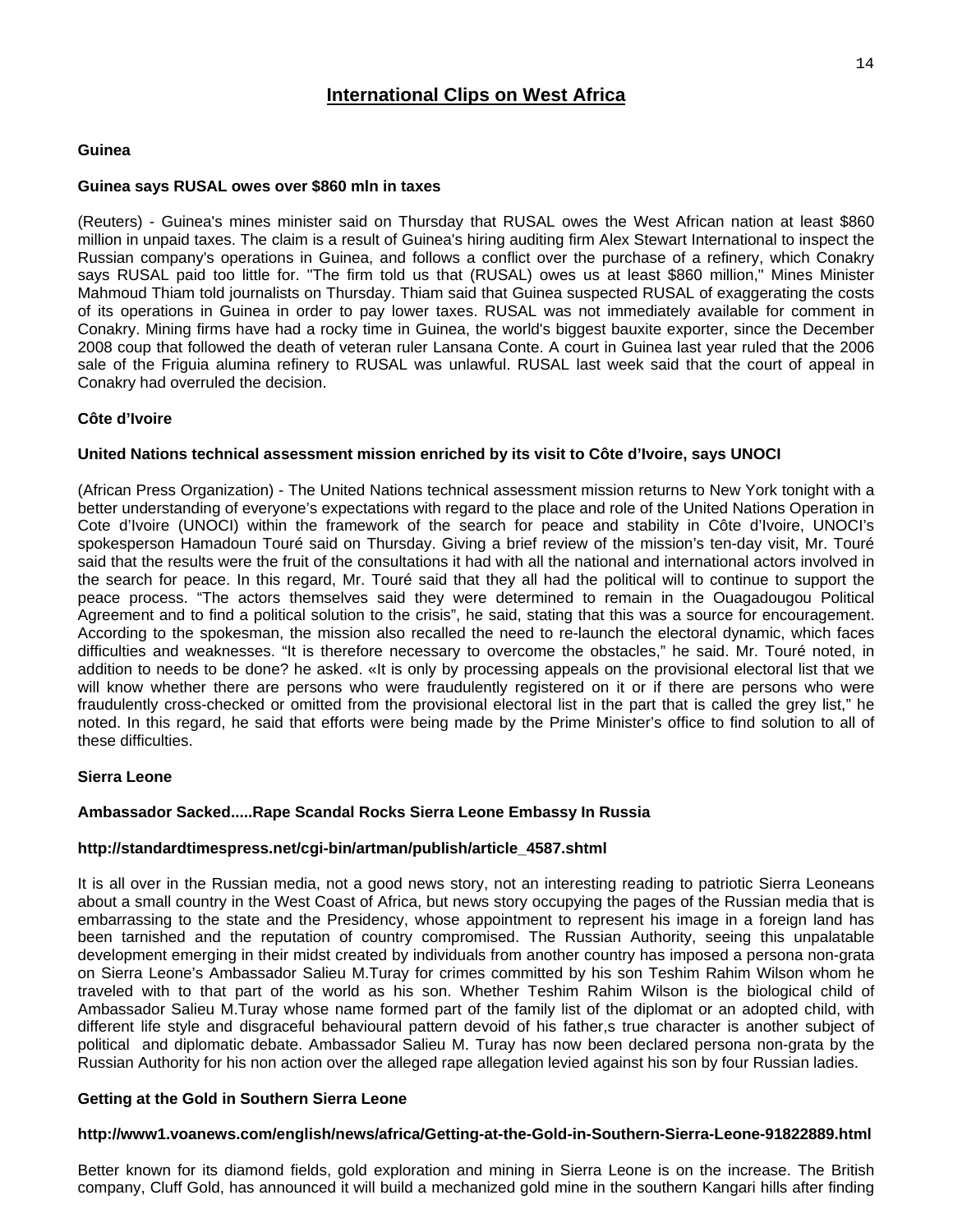15

large deposits of gold in the rock. Several hundred local miners also pan for gold in the area. Bobo Simbo stands thigh-high in a pool of orange water, sifting the mud for traces of gold dust. He swirls the tin pan and a tiny amount of gold glints in the sunlight. He spits in the pan and swirls again, gathering the precious dust in a small depression in the pan. Simbo has been mining here for the past two years. He is one of many who have flocked to the Kangari hills in southern Sierra Leone to find small fortunes in the hard graft of alluvial gold mining. He makes enough money from the sale of gold dust to take care of his wife and three children. Simbo says the guarantee of a daily profit makes the back-breaking work worthwhile.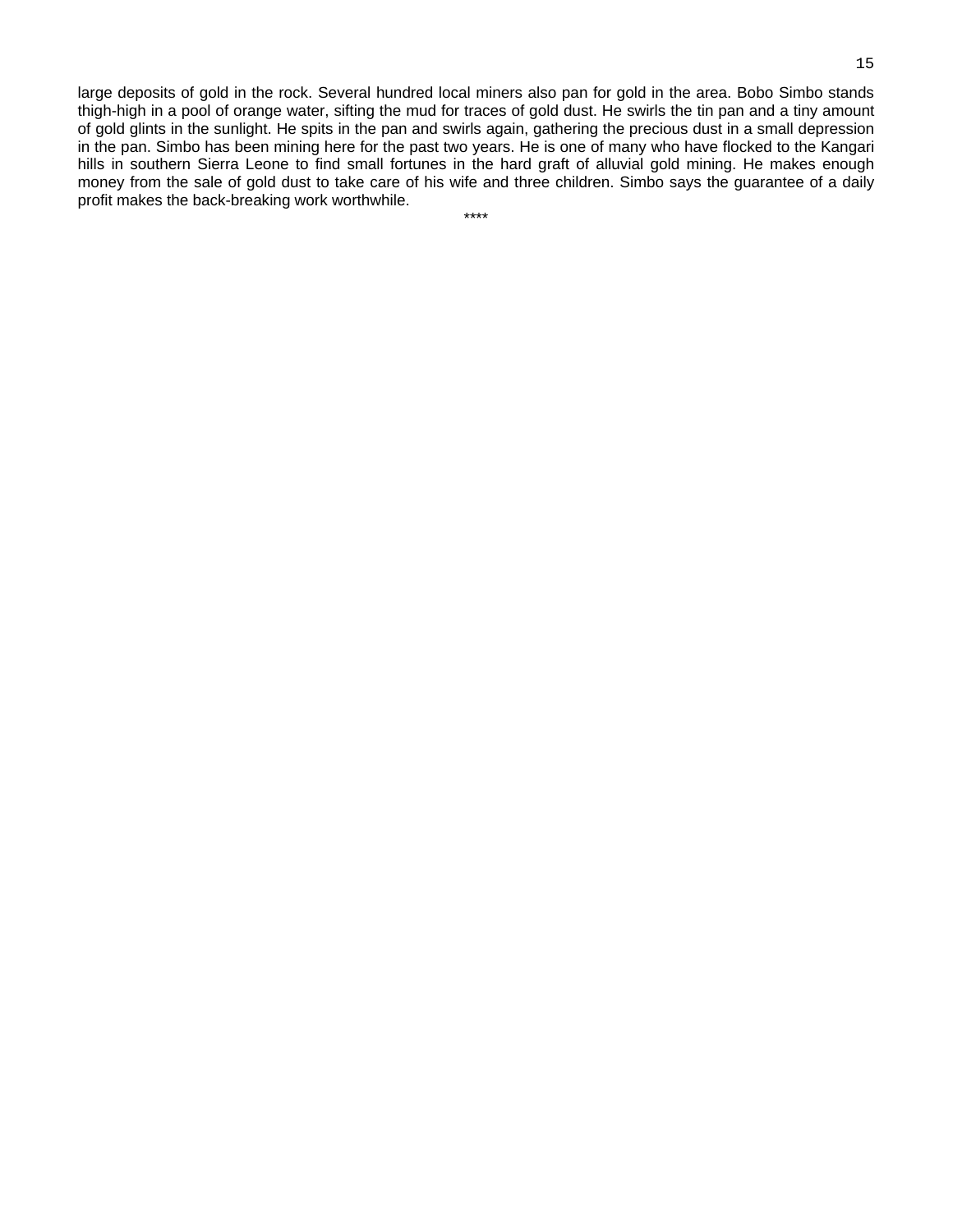# Reuters Friday, 23 April 2010

### **Guatemala hands over key file in army genocide case**



*Guatemala City,* 

By [International Justice Desk](http://www.rnw.nl/international-justice/users/international-justice-desk) 

Guatemala's government handed over a military document on Thursday containing evidence soldiers massacred villagers during the country's civil war which could help prosecute top officials for genocide.

A copy of a military file dating from the 1980s, complete with maps, telegrams and hand-written patrol reports about an operation known as "Plan Sofia," was mailed anonymously to President Alvaro Colom last year.

Colom's government verified its authenticity and passed it to the attorney general's office, which has a long-running case against the Central American country's former dictator, Efrain Rios Montt, accusing him of ordering the murder of thousands of civilians.

The document was also turned over for use in a parallel case in Spain, brought by Mayan human rights activist Rigoberta Menchu, which accuses Rios Montt of carrying out genocide during his 1982-83 rule.

Nearly a quarter of a million people, mostly native Mayans, died during the 36-year-long civil war pitting leftist guerrillas against security forces.

Rios Montt, now 83, still serves in Guatemala's Congress.

A U.N.-backed Truth Commission report found the army committed 85 percent of the killings, but this is the first time a military document might be able to link the highest chain of command to human rights violations in a court of law.

"These documents paint a picture of command responsibility," said Andrew Hudson of the Washington-based group Human Rights First. "When put together they show Rios Montt and the top commanders were aware of and were directing a policy which the United Nations says constituted genocide," he told Reuters.

Colom pledged to address war-time abuses after taking office in 2008. His uncle, Manuel Colom Argueta, was a prominent leftist politician killed by a military ambush in 1979 at the height of Guatemala's 1960-1996 civil war.

He promised to open sealed military archives that date back to 1954, when a U.S.-backed coup toppled Guatemala's democratically elected president, despite the army's claims that opening the files would threaten national security.

The document reveals details about the military's scorched earth campaign aimed at wiping out guerrilla sympathizers.

"Plan Sofia" was based on a counter-insurgency strategy to attack towns providing food and shelter to guerrilla fighters as a way to "drain the water from the fish," Colom's government said in a statement after making the document public.

Women, children and old people were routinely beaten, raped, tortured and killed by soldiers during these raids, according the country's truth commission.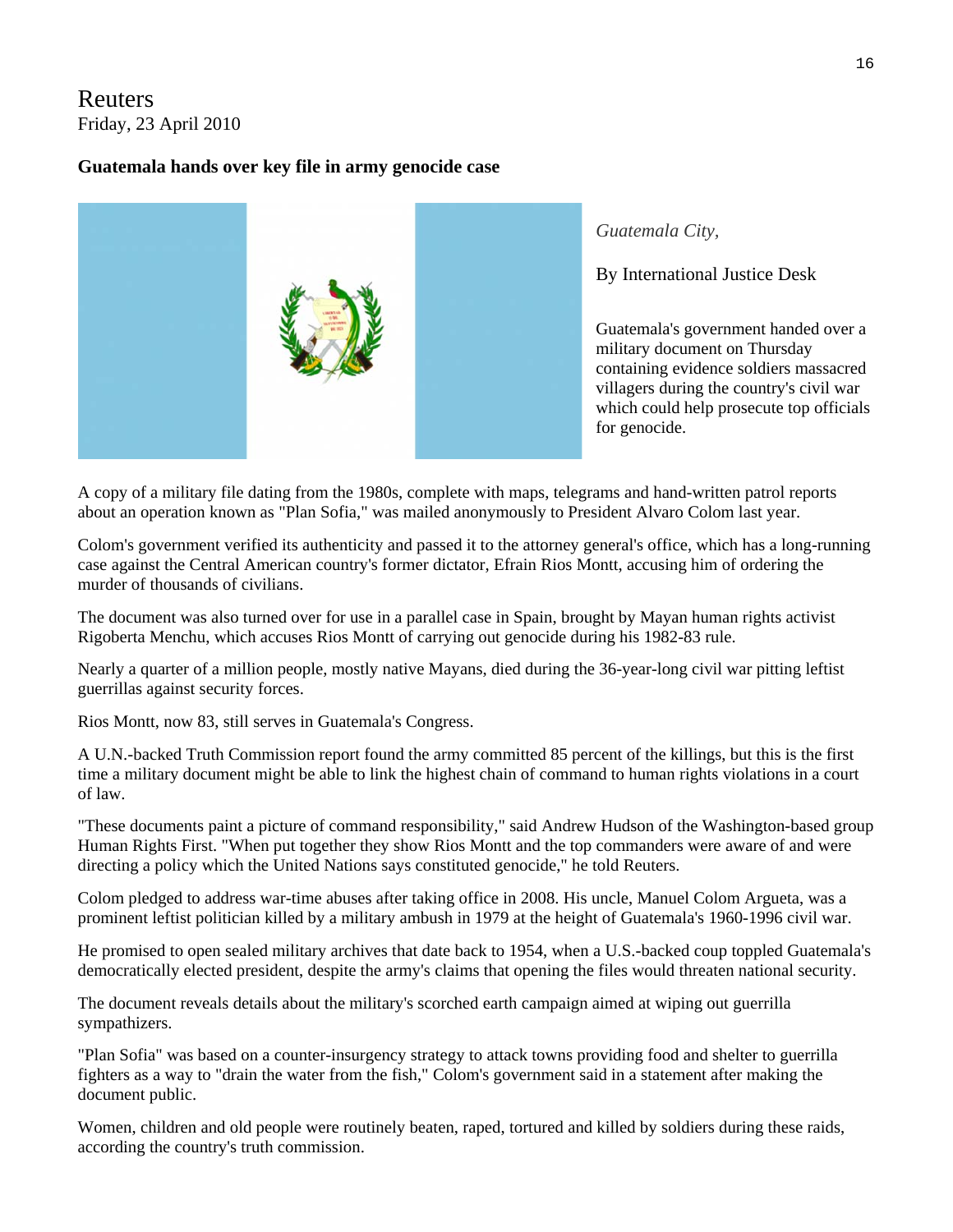# **ICTR/WEEKLY SUMMARY - FRENCH LAWYER ACCUSED OF USING ABUSIVE LANGUAGE**

### Arusha

A lawyer this week got into hot soup after he was accused of having used abusive language with racial connotations against the bench.

On the spot is the French citizen Vincent Courcelle-Labrousse who is the lead counsel of genocide-accused Callixte Nzabonimana, Rwanda's former Minister for Youth during the 1994 killings.

''Defence counsel made several utterances which may amount to abusive language with racial connotations,'' alleged Ugandan presiding Judge Solomy Balungi Bossa on Monday, flanked by Judges Mparany Rajohson from Madagascar and Bakhtiyar Tuzmukhamedov from Russia.

Judge Bossa claimed that the counsel made derogatory remarks referring the chamber such as ''Mongolian Chamber'' and the whole Tribunal ''A Banana Republic''. ''This is an insult not only to the Chamber but also to the whole Tribunal,'' Judge Bossa charged, demanding an explanation from the lawyer.

The lawyer said he had no knowledge of ''what the Chamber was talking about''.

Judge Bossa explained further that such words were spoken among members of defence team shortly before lunchbreak. The defence counsel quickly intervened saying: '' Anything stated outside the hearing process is beyond the jurisdiction of the Trial Chamber.''

Presiding Judge said, "The Chamber seizes the matter and will act according to this Tribunal rules.''

Nzabonimana is facing five charges-- genocide, conspiracy to commit genocide, direct and public incitement to commit genocide, extermination and murder, as n the whole week the session was presided under closed doors.

The trial continues Monday.

Meanwhile, Joseph Nzirorera, then MRND Secretary General jointly tried with the party's President Mathieu Ngirumpatse and his deputy Edouard Karemera continued calling genocide convicts to defend him.

Among them is historian Ferdinand Nahimana, who told the Tribunal that MRND leaders neither participated in creation of Radio Television Libre de Mille Collins (RTLM) nor used it to present their 'extremist ideologies'.

"None of the trio formed part of the group set up by 15 persons who created RTLM," said Nahimana, a founder member of the radio, currently

serving 30-year-jail term in Mali.

When cross-examined, however, Nahimana admitted some MRND members, including President Juvenal Habyarimana, genocide fugitive Felician Kabuga and Nzirorera were shareholders of RTLM.

The trial continues Monday. The trio is charged with genocide and crimes against humanity. The three men have pleaded not guilty. They are mainly charged with crimes committed by members of their party.

### FK/SC

© Hirondelle News Agency